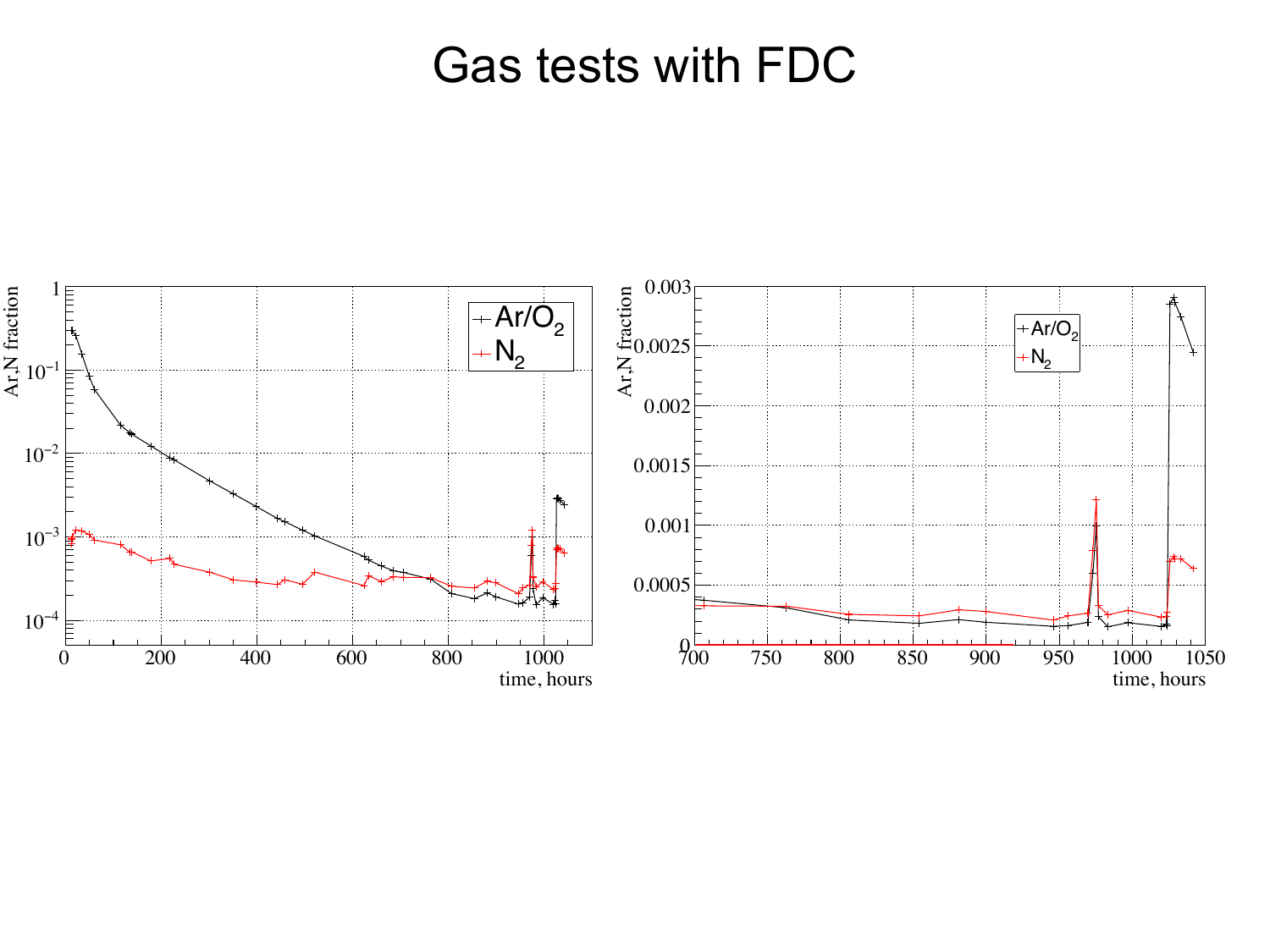# GEM-TRD large-scale prototype

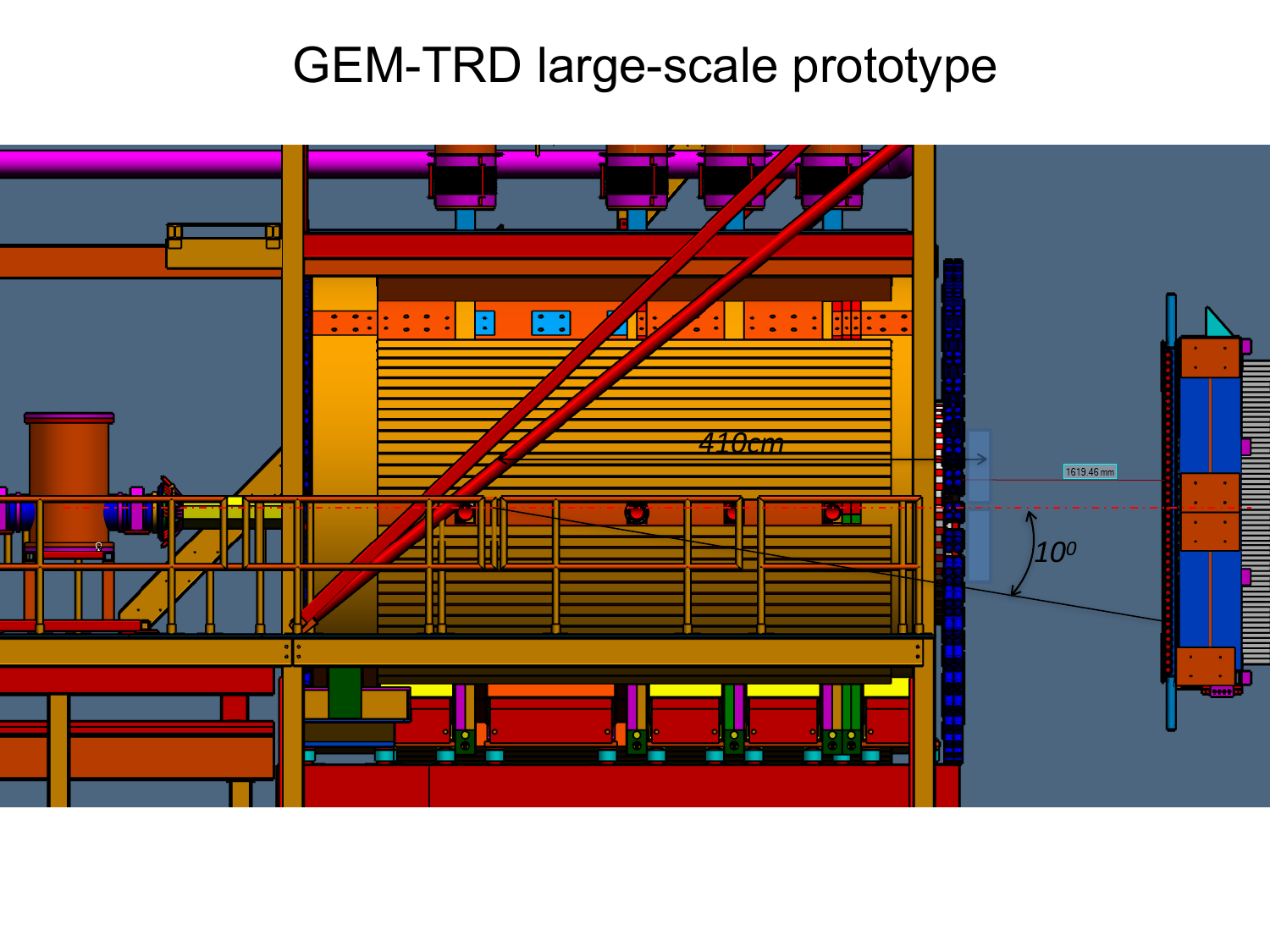# Option 3

547x 1368 mm2 sensitive area

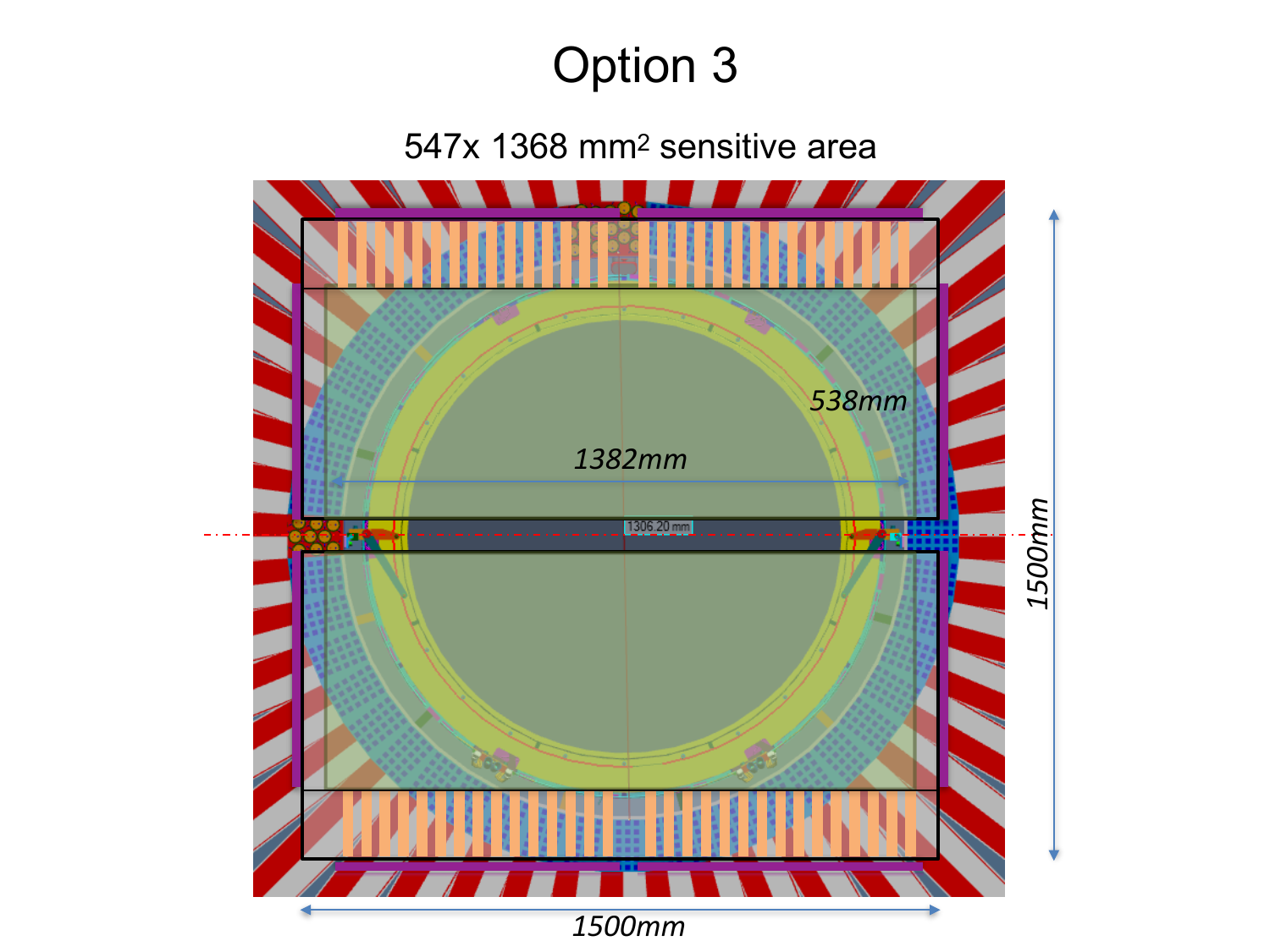# Proposed prototype - option 3

547x 684 mm2 sensitive area

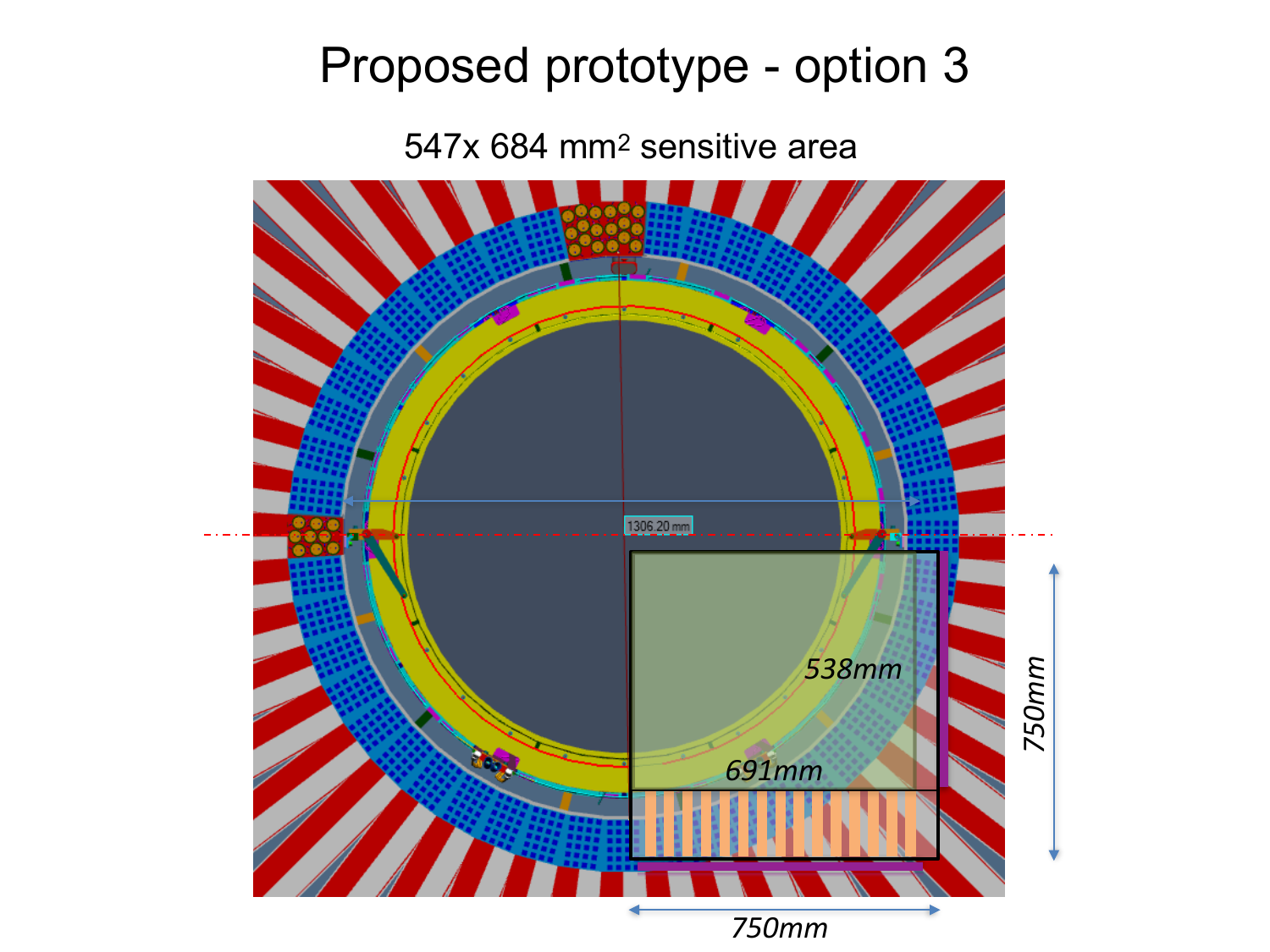## Readout

#### Capacitive-Sharing Large-Strip Readout: Low channel count X-Y strip readout